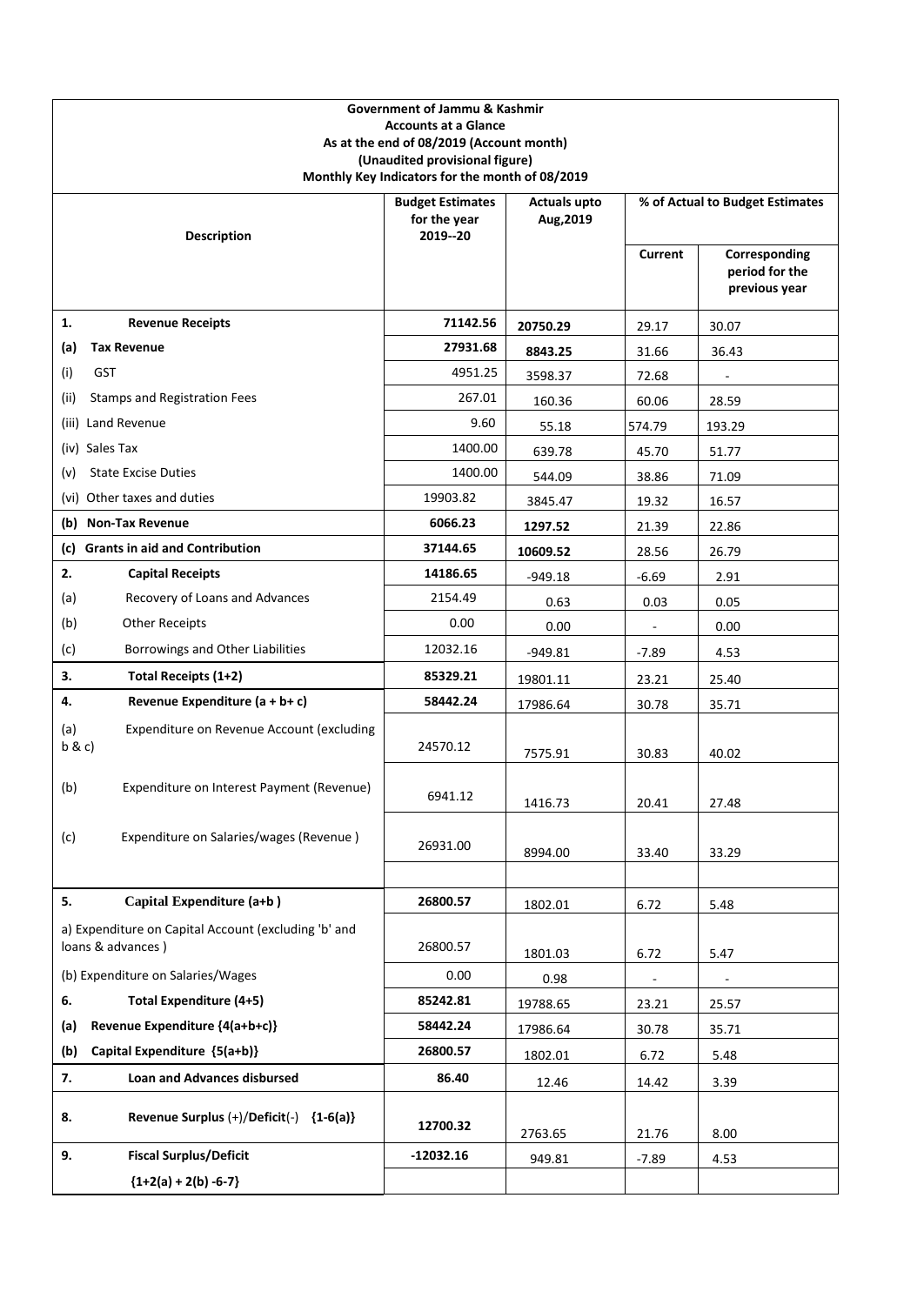#### **(Format of Progressive Figures)**

**(Rs. in crore)**

#### **Receipt tax revenue**

| Month           | 2019-20                  |                          | 2018-19    |                |
|-----------------|--------------------------|--------------------------|------------|----------------|
|                 | Monthly(#)               | Progressive(#)           | Monthly(#) | Progressive(#) |
| <b>April</b>    | 1765                     | 1765                     | 1727       | 1727           |
| May             | 1732                     | 3497                     | 1703       | 3430           |
| June            | 1734                     | 5231                     | 1537       | 4967           |
| July            | 411                      | 5642                     | 2075       | 7041           |
| <b>August</b>   | 3201                     | 8843                     | 1768       | 8809           |
| September       | $\overline{a}$           | $\overline{\phantom{0}}$ | 1777       | 10586          |
| <b>October</b>  |                          | -                        | 1634       | 12220          |
| November        | -                        | -                        | 1803       | 14023          |
| <b>December</b> |                          | -                        | 2143       | 16166          |
| January         | $\overline{\phantom{a}}$ | -                        | 1914       | 18080          |
| <b>February</b> |                          |                          | 1579       | 19659          |
| <b>March</b>    | $\overline{\phantom{a}}$ | -                        | 3969       | 23628          |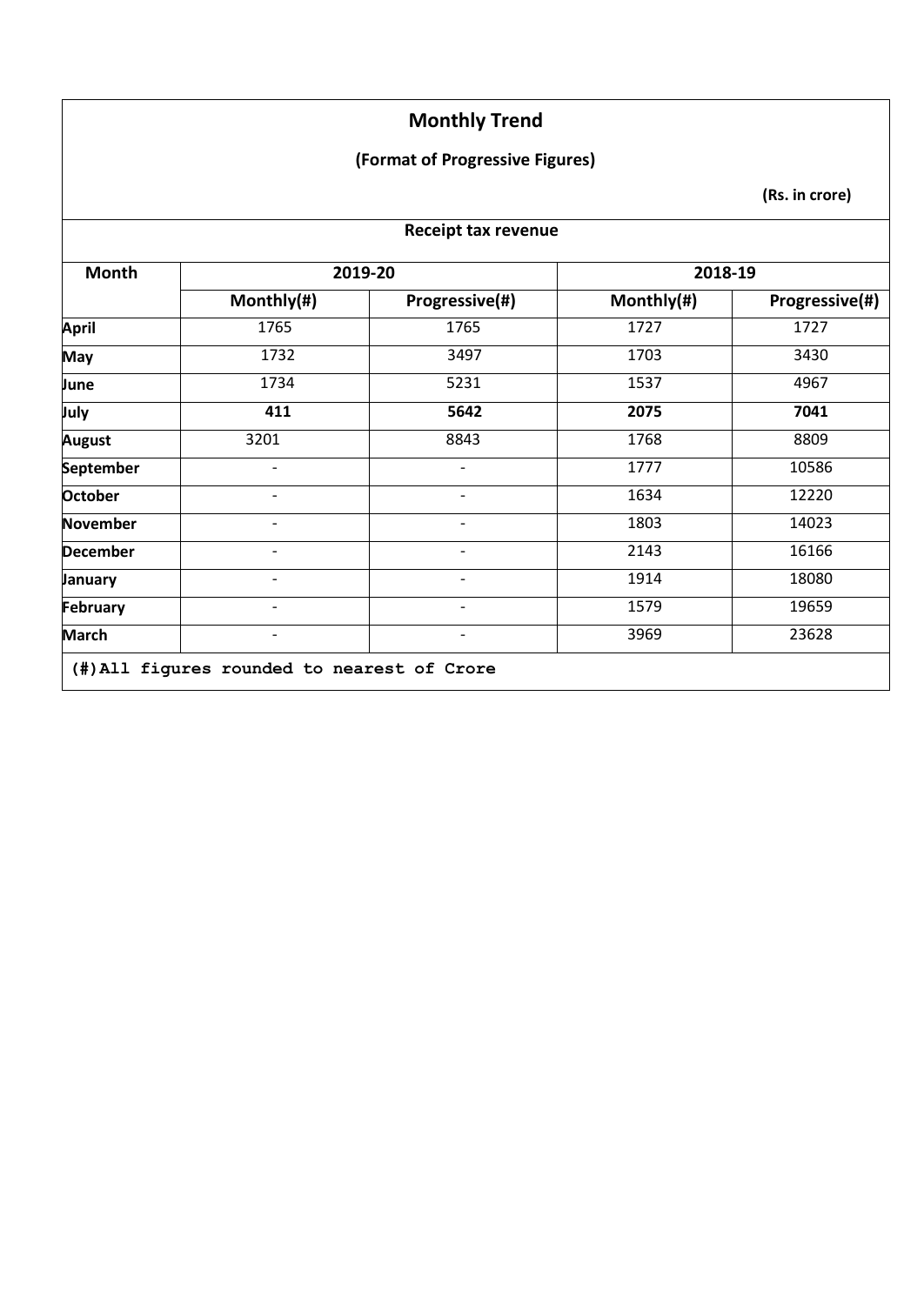#### **(Format of Progressive Figures)**

**(Rs. in crore)**

#### **Receipt Non-tax revenue**

| Progressive(#)<br>169<br>356<br>753<br>1190<br>1298 | Monthly(#)<br>206<br>240<br>354<br>283 | Progressive(#)<br>206<br>446<br>800         |
|-----------------------------------------------------|----------------------------------------|---------------------------------------------|
|                                                     |                                        |                                             |
|                                                     |                                        |                                             |
|                                                     |                                        |                                             |
|                                                     |                                        |                                             |
|                                                     |                                        | 1083                                        |
|                                                     | 234                                    | 1317                                        |
| $\overline{\phantom{0}}$                            | 408                                    | 1724                                        |
| $\overline{\phantom{a}}$                            | 234                                    | 1958                                        |
|                                                     | 375                                    | 2333                                        |
| $\overline{\phantom{a}}$                            | 427                                    | 2760                                        |
|                                                     | 362                                    | 3122                                        |
| $\overline{\phantom{a}}$                            | 908                                    | 4030                                        |
|                                                     | 326                                    | 4356                                        |
|                                                     |                                        | (#) All figures rounded to nearest of Crore |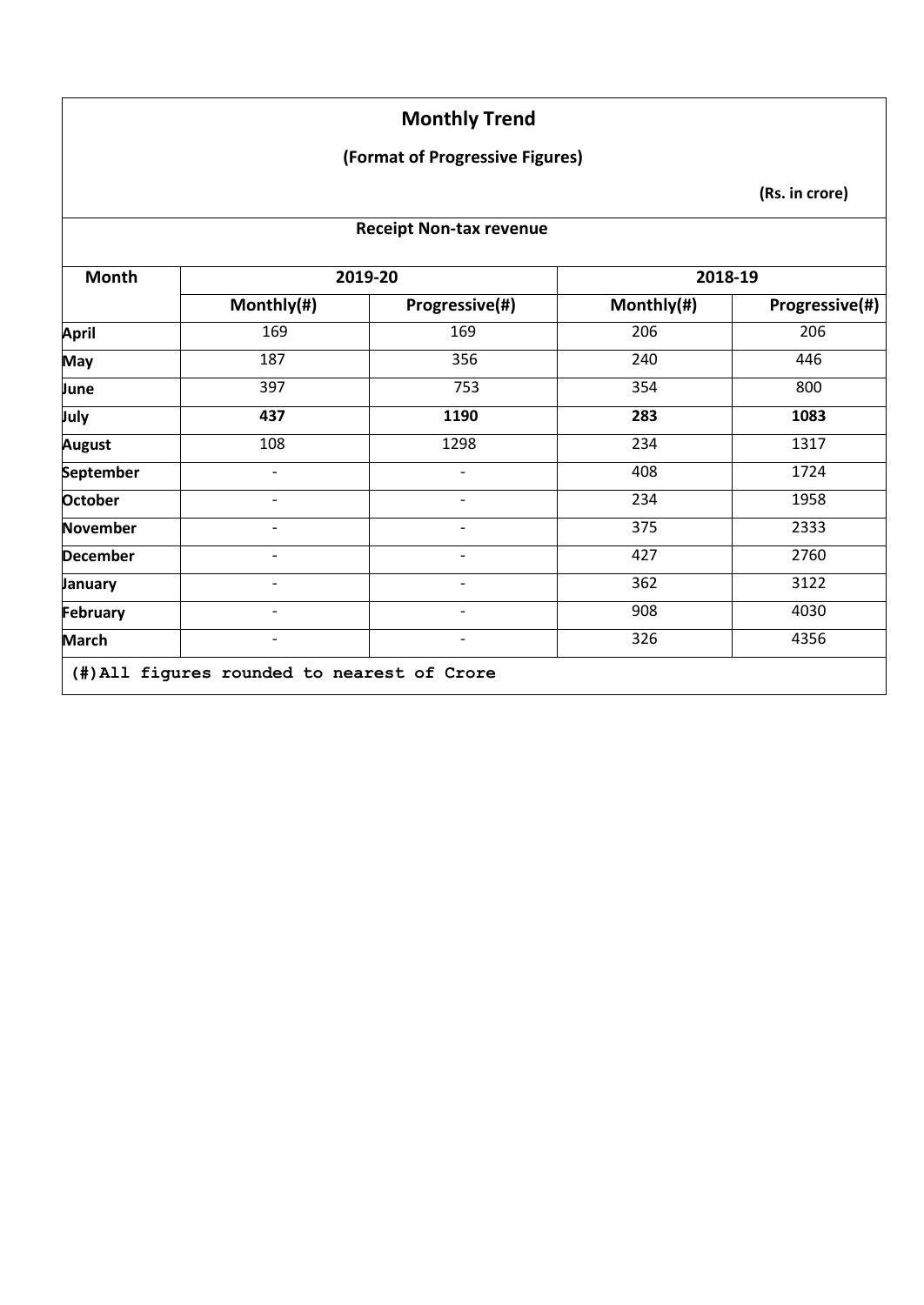## **(Format of Progressive Figures)**

| <b>Receipt GIA</b> |                              |                          |            |                |
|--------------------|------------------------------|--------------------------|------------|----------------|
| Month              |                              | 2019-20                  |            | 2018-19        |
|                    | Monthly(#)                   | Progressive(#)           | Monthly(#) | Progressive(#) |
| <b>April</b>       | 2519                         | 2519                     | 1318       | 1318           |
| May                | 1609                         | 4128                     | 1851       | 3168           |
| June               | 2153                         | 6281                     | 1815       | 4983           |
| July               | 00                           | 6281                     | 2567       | 7550           |
| <b>August</b>      | 4329                         | 10610                    | 1646       | 9197           |
| September          | $\overline{\phantom{a}}$     | $\overline{\phantom{0}}$ | 2736       | 11932          |
| <b>October</b>     |                              | $\overline{a}$           | 1180       | 13113          |
| <b>November</b>    |                              |                          | 1793       | 14905          |
| <b>December</b>    |                              | -                        | 1842       | 16748          |
| January            |                              | $\overline{\phantom{0}}$ | 1779       | 18527          |
| February           | $\qquad \qquad \blacksquare$ | $\overline{\phantom{0}}$ | 2152       | 20679          |
| <b>March</b>       |                              | -                        | 2397       | 23076          |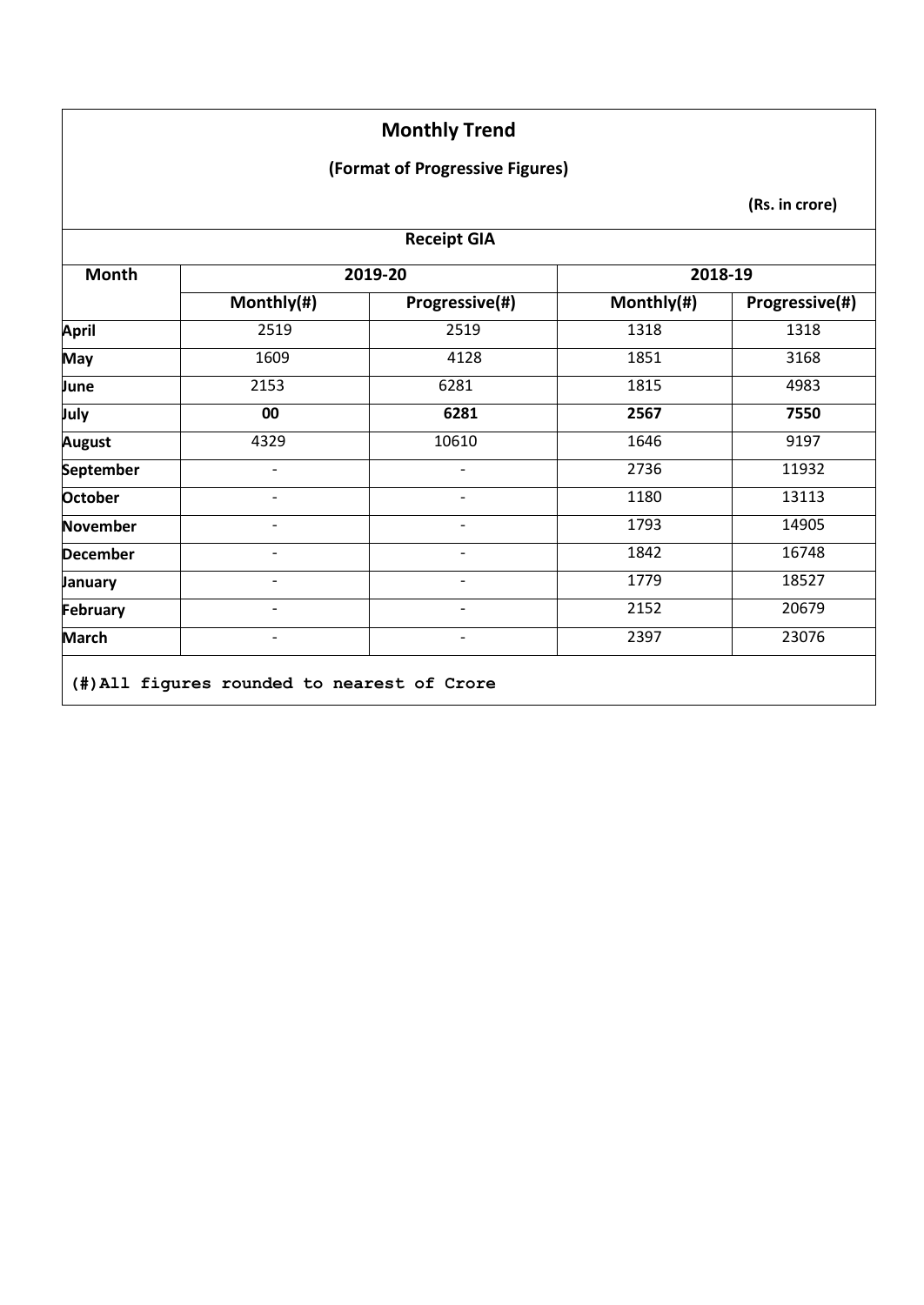#### **(Format of Progressive Figures)**

|                                                                                                                                                                                       |                                             | <b>Recovery of Loan and Advances</b> |                              |                 |
|---------------------------------------------------------------------------------------------------------------------------------------------------------------------------------------|---------------------------------------------|--------------------------------------|------------------------------|-----------------|
| <b>Month</b>                                                                                                                                                                          |                                             | 2019-20                              |                              | 2018-19         |
| Monthly(#)<br>.10                                                                                                                                                                     | Progressive(#)                              | Monthly(#)                           | <b>Progressive(#)</b>        |                 |
| <b>April</b>                                                                                                                                                                          |                                             | .10                                  |                              |                 |
| May                                                                                                                                                                                   | .07                                         | $\overline{.17}$                     | 01                           | $\overline{02}$ |
| June                                                                                                                                                                                  | .10                                         | .27                                  | $\overline{\phantom{m}}$     | 02              |
| July                                                                                                                                                                                  | .19                                         | .46                                  | $\qquad \qquad \blacksquare$ | 02              |
| <b>August</b>                                                                                                                                                                         | .17                                         | .63                                  | $\overline{\phantom{a}}$     | 02              |
| September                                                                                                                                                                             | $\blacksquare$                              | $\overline{a}$                       | $\blacksquare$               | 02              |
| October                                                                                                                                                                               | $\overline{\phantom{a}}$                    | $\frac{1}{2}$                        | $\overline{\phantom{a}}$     | 02              |
| <b>November</b>                                                                                                                                                                       | $\overline{\phantom{a}}$                    | $\overline{\phantom{a}}$             | $\overline{\phantom{a}}$     | 02              |
| <b>December</b>                                                                                                                                                                       | $\overline{\phantom{a}}$                    | $\overline{\phantom{0}}$             | 01                           | 03              |
| January                                                                                                                                                                               | $\overline{\phantom{a}}$                    | $\frac{1}{2}$                        | $\overline{\phantom{a}}$     | 03              |
| February                                                                                                                                                                              | $\overline{\phantom{a}}$                    | $\frac{1}{2}$                        | $\overline{\phantom{a}}$     | 03              |
| <b>March</b>                                                                                                                                                                          | $\overline{a}$                              | $\overline{\phantom{0}}$             | $\blacksquare$               | 03              |
| $(*)0.10$ Crore only<br>$(9) 0.07$ Crore only<br>$(\omega)$ 0.17 Crore only<br>$(^\wedge)$ 0.10 Crore only<br>$(i) 0.27$ Crore only<br>$(a) 0.19$ Crore only<br>$(b) 0.46$ Crore only | (#) All figures rounded to nearest of Crore |                                      |                              |                 |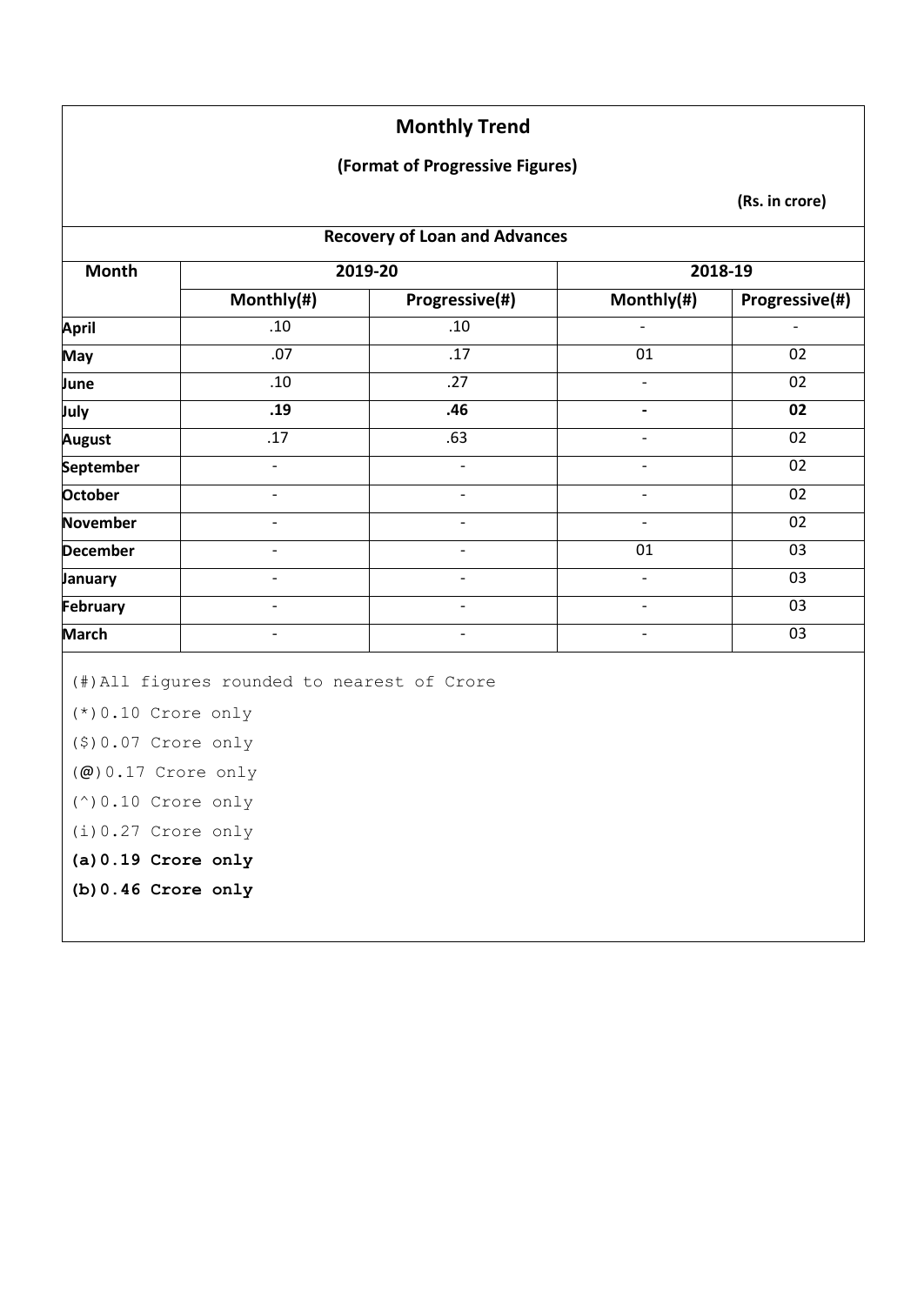## **(Format of Progressive Figures)**

| <b>Borrowing and Other Liabilities</b> |                          |                          |            |                |
|----------------------------------------|--------------------------|--------------------------|------------|----------------|
| <b>Month</b>                           |                          | 2019-20                  |            | 2018-19        |
|                                        | Monthly(#)               | Progressive(#)           | Monthly(#) | Progressive(#) |
| April                                  | $(-)1240$                | $(-)1240$                | $(-)292$   | $(-)292$       |
| <b>May</b>                             | 520                      | $(-)720$                 | $(-)$ 595  | $(-)887$       |
| June                                   | $(-)576$                 | $(-)1296$                | 784        | $(-)104$       |
| July                                   | 3597                     | 2301                     | $(-)329$   | $(-)432$       |
| <b>August</b>                          | $(-)3251$                | $(-)950$                 | 817        | 385            |
| September                              |                          |                          | $(-)$ 555  | $(-)169$       |
| <b>October</b>                         | -                        | -                        | 1421       | 1252           |
| <b>November</b>                        | $\overline{\phantom{a}}$ | $\overline{\phantom{a}}$ | 235        | 1487           |
| <b>December</b>                        |                          | $\overline{\phantom{0}}$ | 124        | 1611           |
| January                                |                          | -                        | 1610       | 3221           |
| February                               |                          | $\overline{\phantom{0}}$ | 2116       | 5337           |
| <b>March</b>                           | $\overline{\phantom{a}}$ | $\overline{\phantom{a}}$ | 5200       | 10537          |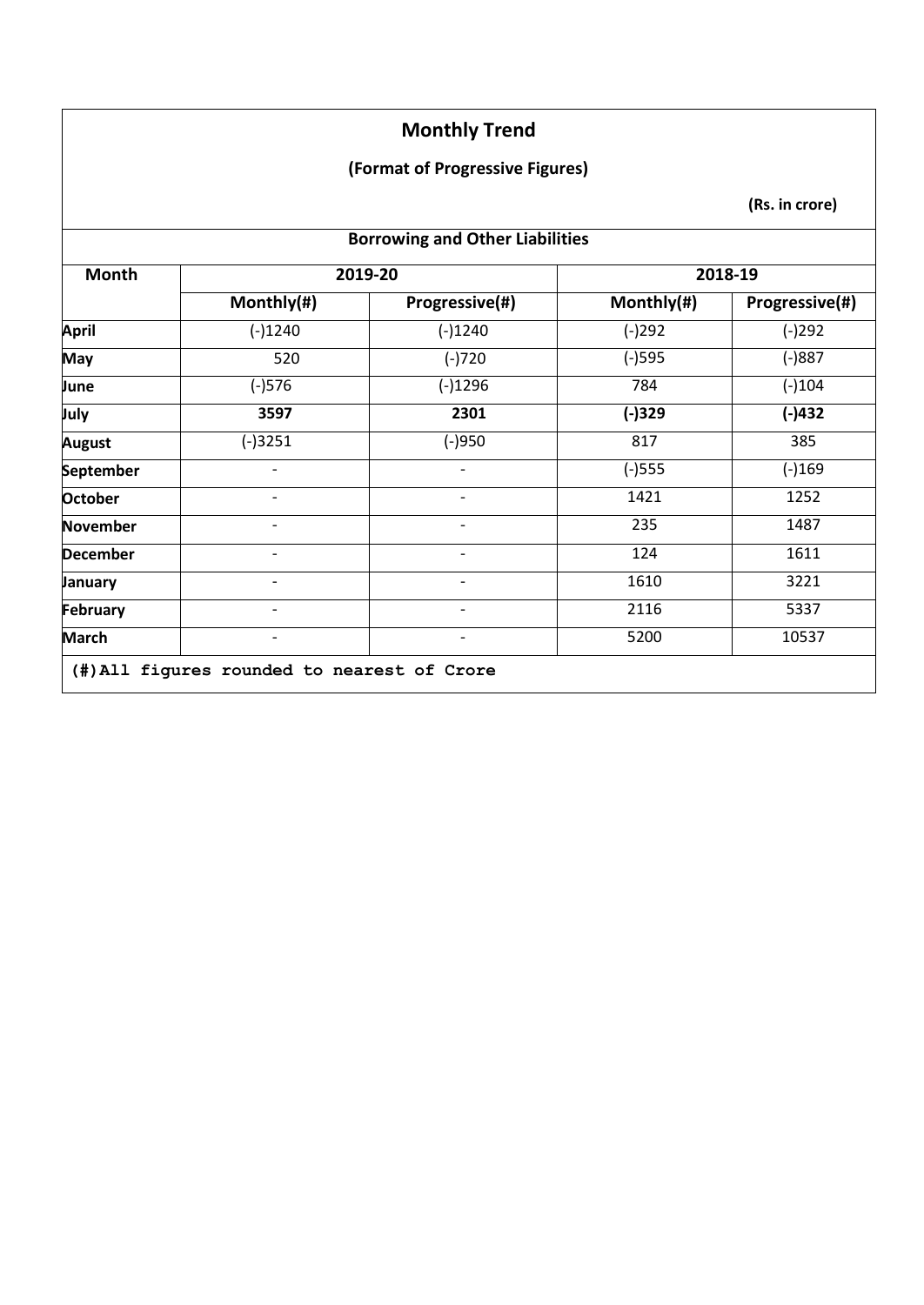#### **(Format of Progressive Figures)**

| <b>Total Receipt</b> |                                             |                          |            |                |
|----------------------|---------------------------------------------|--------------------------|------------|----------------|
| <b>Month</b>         |                                             | 2019-20                  |            | 2018-19        |
|                      | Monthly(#)                                  | Progressive(#)           | Monthly(#) | Progressive(#) |
| April                | 3213                                        | 3213                     | 2959       | 2959           |
| <b>May</b>           | 4048                                        | 7261                     | 3200       | 6159           |
| June                 | 3708                                        | 10969                    | 4490       | 10648          |
| July                 | 4445                                        | 15414                    | 4596       | 15244          |
| <b>August</b>        | 4387                                        | 19801                    | 4465       | 19710          |
| September            |                                             |                          | 4366       | 24075          |
| <b>October</b>       | $\overline{\phantom{0}}$                    | $\overline{\phantom{a}}$ | 4469       | 28546          |
| November             |                                             |                          | 4206       | 32751          |
| <b>December</b>      |                                             |                          | 4537       | 37289          |
| <b>January</b>       |                                             | $\overline{\phantom{a}}$ | 5665       | 42954          |
| February             | $\overline{\phantom{a}}$                    | $\overline{\phantom{a}}$ | 6755       | 49709          |
| <b>March</b>         |                                             |                          | 11892      | 61601          |
|                      | (#) All figures rounded to nearest of Crore |                          |            |                |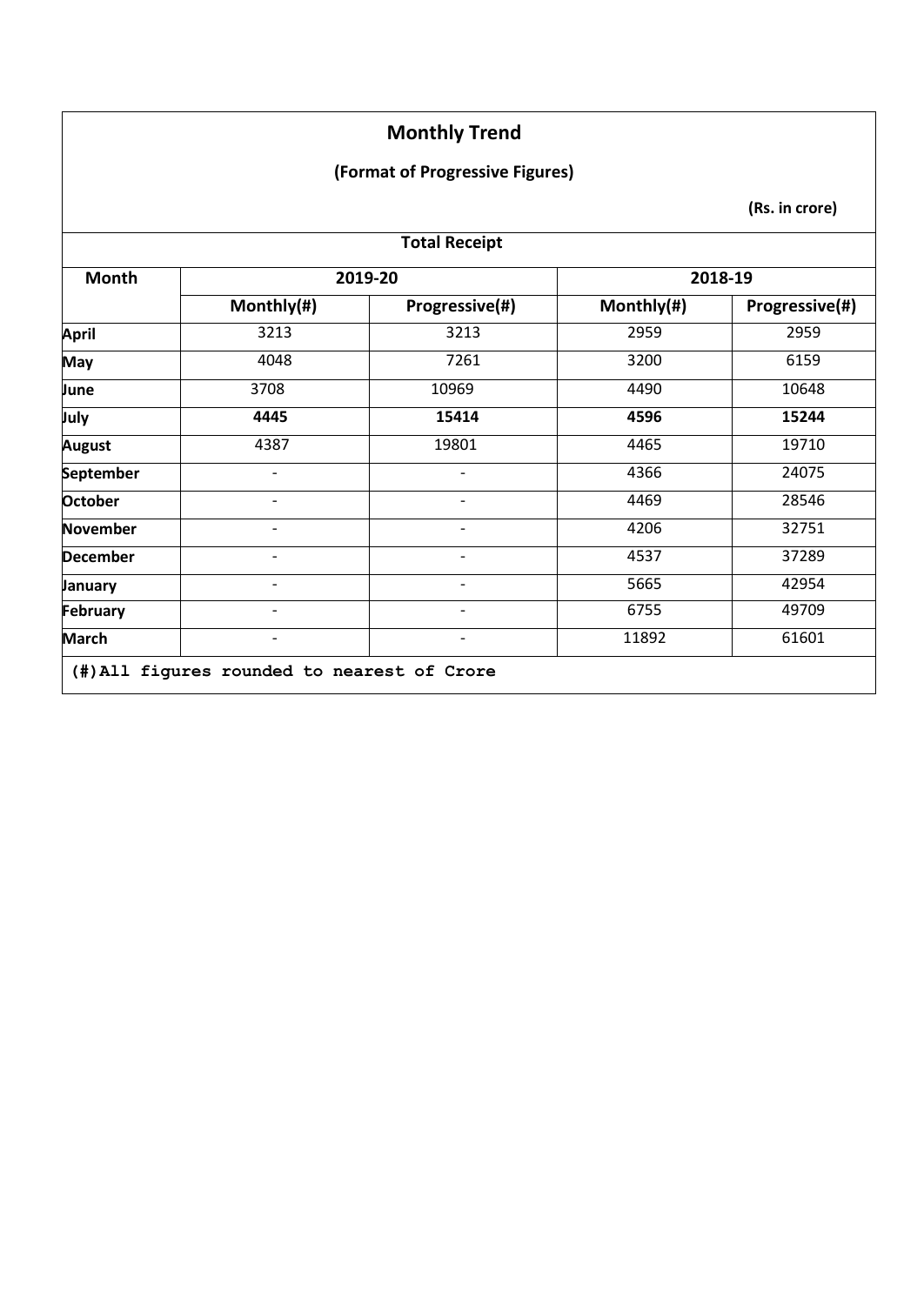#### **(Format of Progressive Figures)**

| <b>Total Expenditure</b> |            |                          |            |                |
|--------------------------|------------|--------------------------|------------|----------------|
| <b>Month</b>             |            | 2019-20                  |            | 2018-19        |
|                          | Monthly(#) | Progressive(#)           | Monthly(#) | Progressive(#) |
| April                    | 3213       | 3213                     | 2958       | 2958           |
| May                      | 4046       | 7259                     | 3199       | 6157           |
| June                     | 3701       | 10960                    | 4490       | 10647          |
| July                     | 4443       | 15403                    | 4582       | 15229          |
| <b>August</b>            | 4386       | 19789                    | 4462       | 19691          |
| September                |            |                          | 4356       | 24047          |
| <b>October</b>           |            | $\overline{\phantom{a}}$ | 4468       | 28515          |
| <b>November</b>          |            |                          | 4205       | 32720          |
| <b>December</b>          |            |                          | 4527       | 37247          |
| January                  |            |                          | 5660       | 42907          |
| February                 |            | $\overline{\phantom{a}}$ | 6747       | 49654          |
| <b>March</b>             |            |                          | 11880      | 61534          |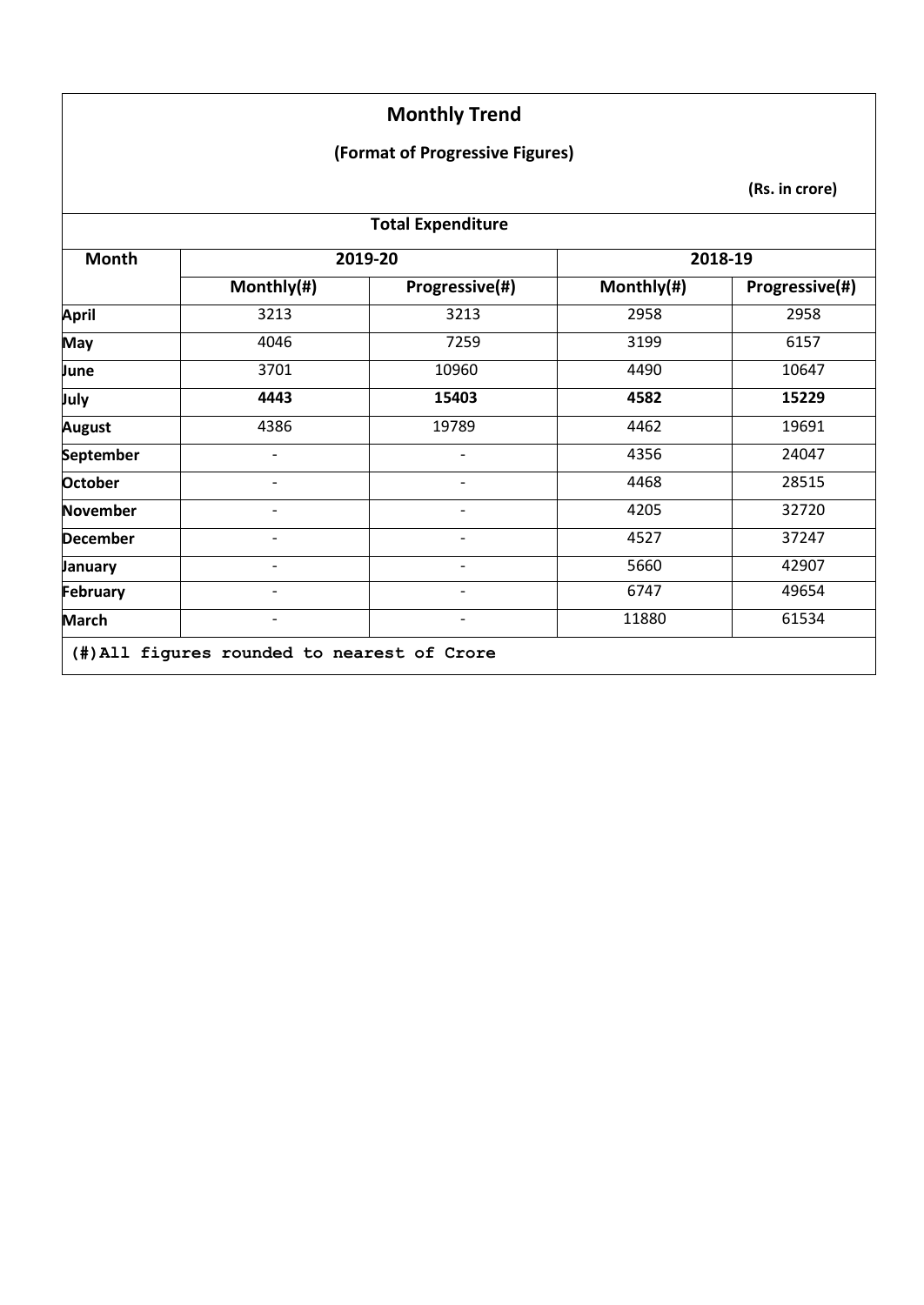#### **(Format of Progressive Figures)**

| <b>Total Expenditure Revenue</b> |                          |                              |            |                |
|----------------------------------|--------------------------|------------------------------|------------|----------------|
| Month                            |                          | 2019-20                      | 2018-19    |                |
|                                  | Monthly(#)               | Progressive(#)               | Monthly(#) | Progressive(#) |
| April                            | 3151                     | 3151                         | 2819       | 2819           |
| <b>May</b>                       | 3588                     | 6739                         | 3165       | 5983           |
| June                             | 3323                     | 10062                        | 4223       | 10206          |
| July                             | 3869                     | 13931                        | 3974       | 14181          |
| <b>August</b>                    | 4056                     | 17987                        | 4096       | 18276          |
| September                        |                          |                              | 3645       | 21921          |
| <b>October</b>                   | $\overline{\phantom{a}}$ | $\qquad \qquad \blacksquare$ | 4156       | 26077          |
| November                         | $\overline{\phantom{a}}$ | $\qquad \qquad \blacksquare$ | 3619       | 29696          |
| <b>December</b>                  | $\overline{\phantom{0}}$ | $\overline{\phantom{0}}$     | 3840       | 33537          |
| January                          |                          |                              | 4927       | 38464          |
| February                         | $\overline{\phantom{a}}$ | $\overline{\phantom{0}}$     | 5746       | 44210          |
| <b>March</b>                     | $\overline{\phantom{a}}$ | $\overline{\phantom{a}}$     | 8930       | 53140          |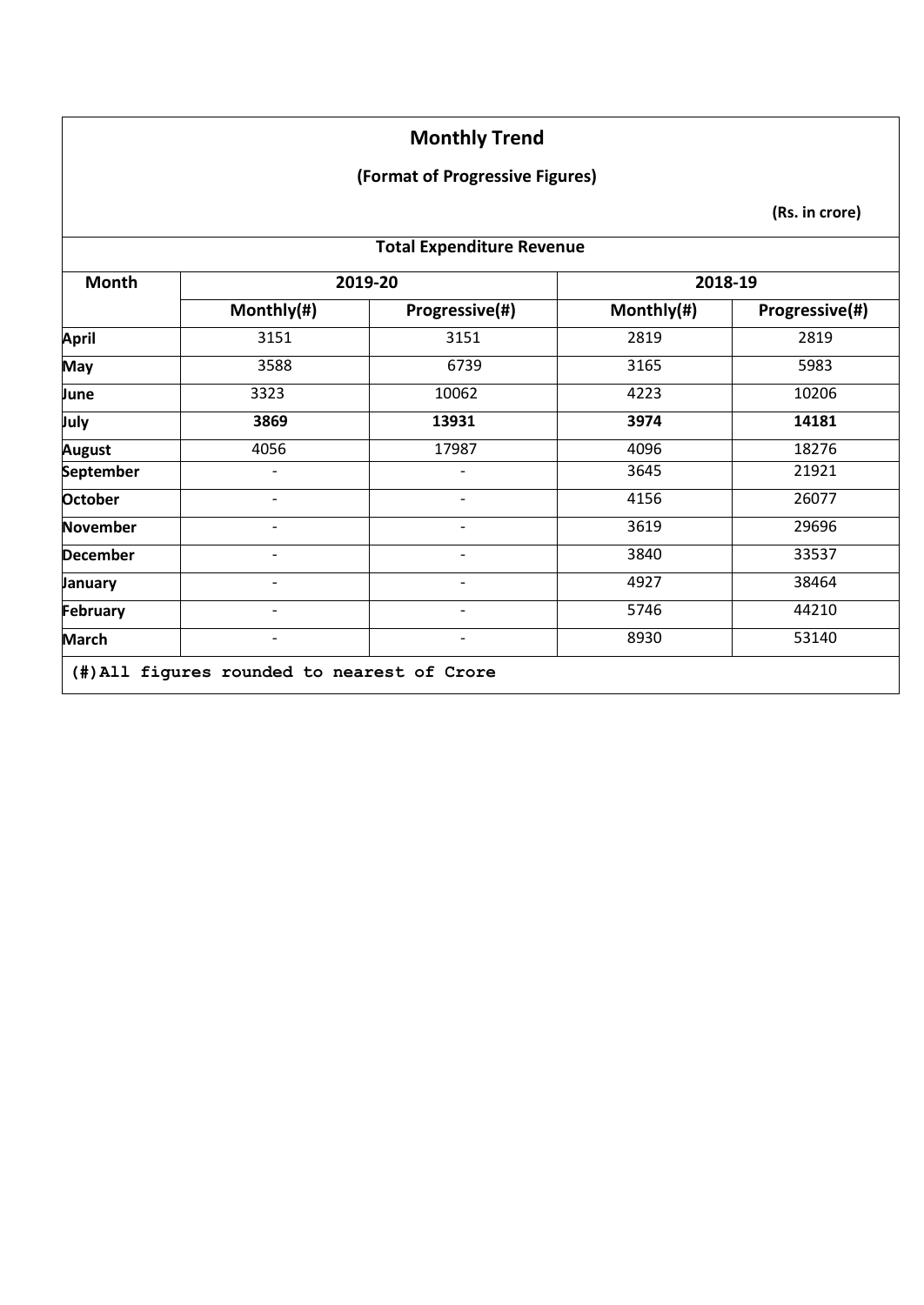#### **(Format of Progressive Figures)**

| <b>Total Expenditure Capital</b> |                          |                          |            |                |
|----------------------------------|--------------------------|--------------------------|------------|----------------|
| Month                            |                          | 2019-20                  |            | 2018-19        |
|                                  | Monthly(#)               | Progressive(#)           | Monthly(#) | Progressive(#) |
| <b>April</b>                     | 62                       | 62                       | 139        | 139            |
| May                              | 458                      | 520                      | 35         | 174            |
| June                             | 378                      | 898                      | 267        | 441            |
| July                             | 574                      | 1472                     | 607        | 1048           |
| <b>August</b>                    | 330                      | 1802                     | 367        | 1415           |
| <b>September</b>                 |                          |                          | 712        | 2126           |
| <b>October</b>                   | $\overline{\phantom{0}}$ | $\overline{\phantom{0}}$ | 312        | 2438           |
| <b>November</b>                  | $\overline{\phantom{a}}$ | -                        | 586        | 3024           |
| <b>December</b>                  | $\overline{\phantom{0}}$ |                          | 686        | 3710           |
| January                          |                          |                          | 733        | 4443           |
| February                         | $\overline{\phantom{a}}$ | $\overline{a}$           | 1001       | 5444           |
| <b>March</b>                     | $\overline{\phantom{a}}$ | $\overline{\phantom{0}}$ | 2950       | 8394           |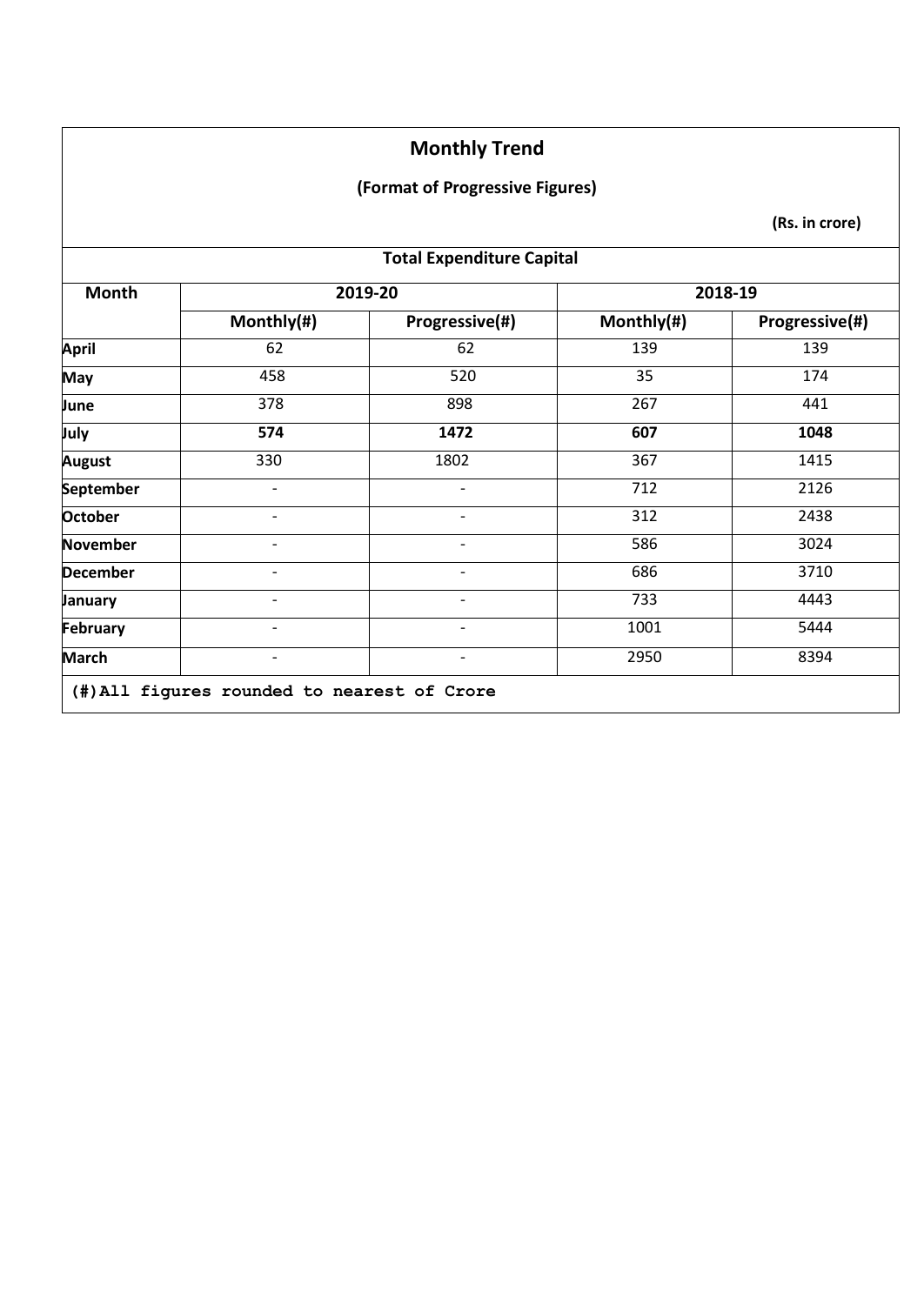#### **(Format of Progressive Figures)**

| <b>Expenditure Interest</b> |                          |                              |            |                |
|-----------------------------|--------------------------|------------------------------|------------|----------------|
| <b>Month</b>                |                          | 2019-20                      |            | 2018-19        |
|                             | Monthly(#)               | Progressive(#)               | Monthly(#) | Progressive(#) |
| <b>April</b>                | 276                      | 276                          | 192        | 192            |
| <b>May</b>                  | 181                      | 457                          | 173        | 366            |
| June                        | 199                      | 656                          | 240        | 606            |
| July                        | 00                       | 656                          | 382        | 987            |
| <b>August</b>               | 761                      | 1417                         | 311        | 1298           |
| <b>September</b>            | $\blacksquare$           | $\qquad \qquad \blacksquare$ | 212        | 1510           |
| <b>October</b>              | -                        | $\qquad \qquad \blacksquare$ | 489        | 1999           |
| November                    | $\overline{\phantom{a}}$ | $\overline{\phantom{a}}$     | 165        | 2163           |
| <b>December</b>             | $\overline{\phantom{0}}$ |                              | 249        | 2412           |
| January                     | $\overline{\phantom{0}}$ | $\overline{\phantom{0}}$     | 423        | 2835           |
| February                    | -                        | $\qquad \qquad \blacksquare$ | 273        | 3108           |
| <b>March</b>                | $\overline{\phantom{0}}$ | $\overline{\phantom{a}}$     | 423        | 3531           |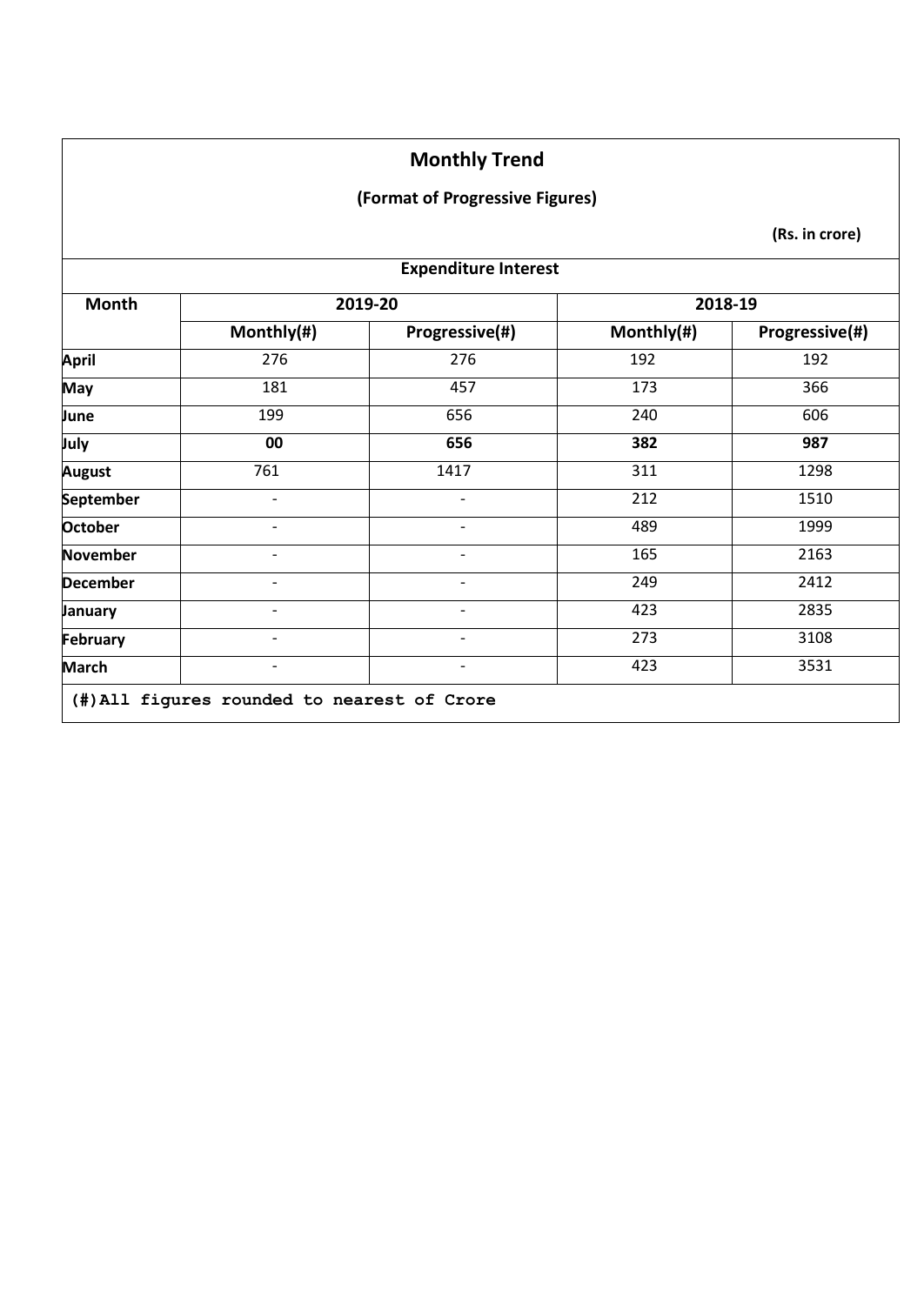#### **(Format of Progressive Figures)**

| Month           |                          | 2019-20                  |                          | 2018-19        |
|-----------------|--------------------------|--------------------------|--------------------------|----------------|
|                 | Monthly(#)               | Progressive(#)           | Monthly(#)               | Progressive(#) |
| <b>April</b>    |                          |                          |                          |                |
| <b>May</b>      | 02                       | 02                       |                          | 01             |
| June            | 07                       | 09                       |                          | 01             |
| July            | 02                       | 11(5)                    | 15                       | 16             |
| <b>August</b>   | $\mathbf{1}$             | 12                       | 03                       | 19             |
| September       | $\overline{\phantom{a}}$ | $\overline{\phantom{0}}$ | 09                       | 28             |
| <b>October</b>  | $\overline{\phantom{a}}$ | $\overline{\phantom{a}}$ | 03                       | 31             |
| <b>November</b> | $\overline{\phantom{0}}$ | $\overline{a}$           | $\overline{\phantom{a}}$ | 31             |
| <b>December</b> |                          |                          | 11                       | 43             |
| January         |                          |                          | 06                       | 49             |
| February        |                          |                          | 08                       | 57             |
| <b>March</b>    | $\overline{\phantom{0}}$ | $\overline{\phantom{0}}$ | 12                       | 69             |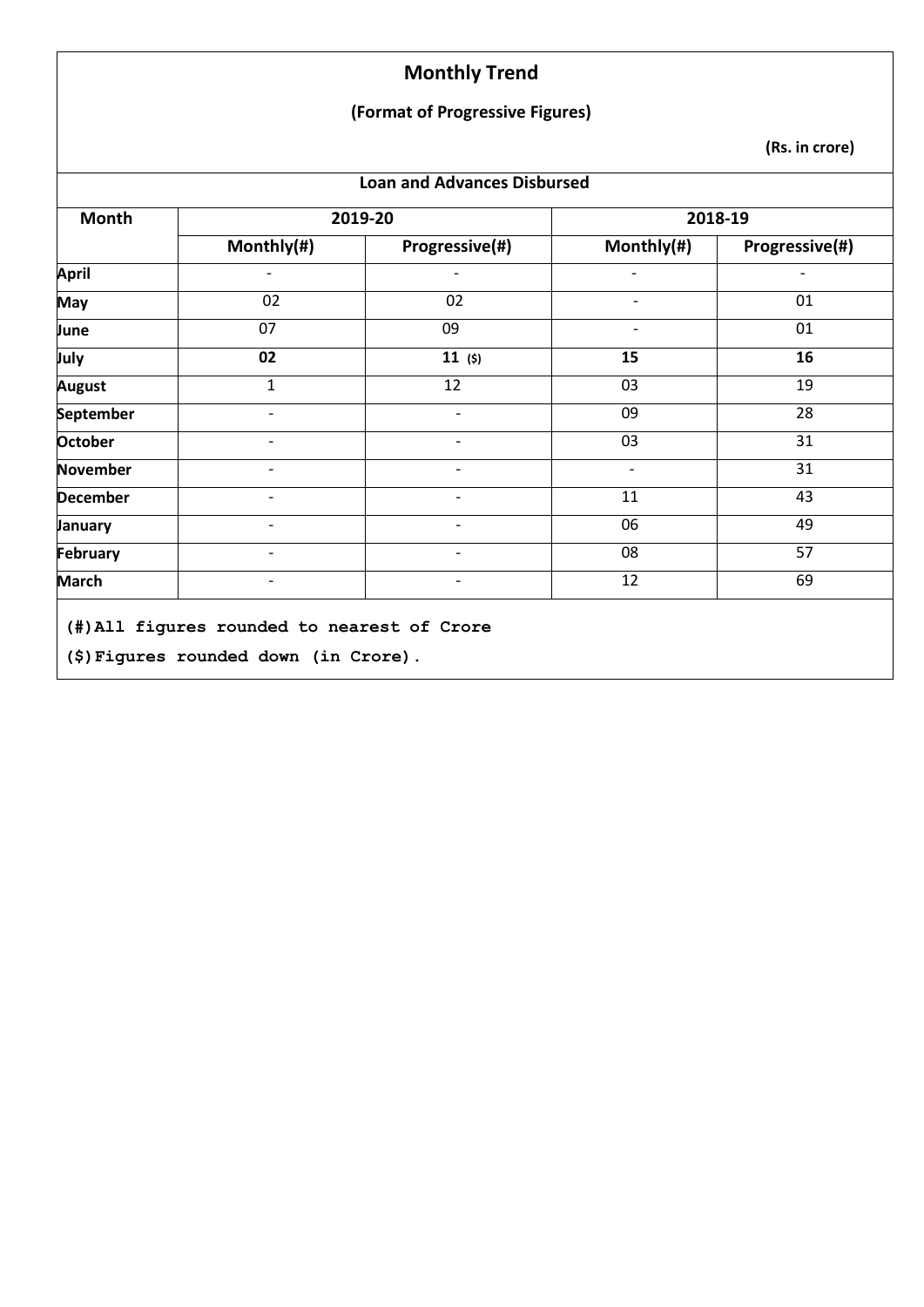#### **(Format of Progressive Figures)**

| Revenue<br><b>Surplus</b> |                              |                          |            |                |  |  |  |
|---------------------------|------------------------------|--------------------------|------------|----------------|--|--|--|
| Month                     | 2019-20                      |                          | 2018-19    |                |  |  |  |
|                           | Monthly(#)                   | Progressive(#)           | Monthly(#) | Progressive(#) |  |  |  |
| <b>April</b>              | 1302                         | 1302                     | 432        | 432            |  |  |  |
| <b>May</b>                | $(-) 60$                     | 1242                     | 629        | 1061           |  |  |  |
| June                      | 961                          | 2203                     | $(-)517$   | 544            |  |  |  |
| July                      | $(-)3021$                    | $(-) 818$                | 951        | 1493           |  |  |  |
| <b>August</b>             | 3582                         | 2764                     | $(-)448$   | 1047           |  |  |  |
| September                 |                              |                          | 1276       | 2321           |  |  |  |
| <b>October</b>            | $\overline{\phantom{0}}$     | $\overline{\phantom{a}}$ | $(-)1108$  | 1214           |  |  |  |
| <b>November</b>           | $\qquad \qquad \blacksquare$ | $\overline{\phantom{a}}$ | 352        | 1565           |  |  |  |
| <b>December</b>           | $\overline{\phantom{a}}$     | $\qquad \qquad -$        | 572        | 2137           |  |  |  |
| <b>January</b>            | $\qquad \qquad \blacksquare$ | $\overline{\phantom{0}}$ | $(-)872$   | 1265           |  |  |  |
| February                  | $\qquad \qquad \blacksquare$ | $\overline{\phantom{0}}$ | $(-)1107$  | 158            |  |  |  |
| <b>March</b>              | $\qquad \qquad \blacksquare$ | $\overline{\phantom{0}}$ | $(-)2238$  | $(-)2080$      |  |  |  |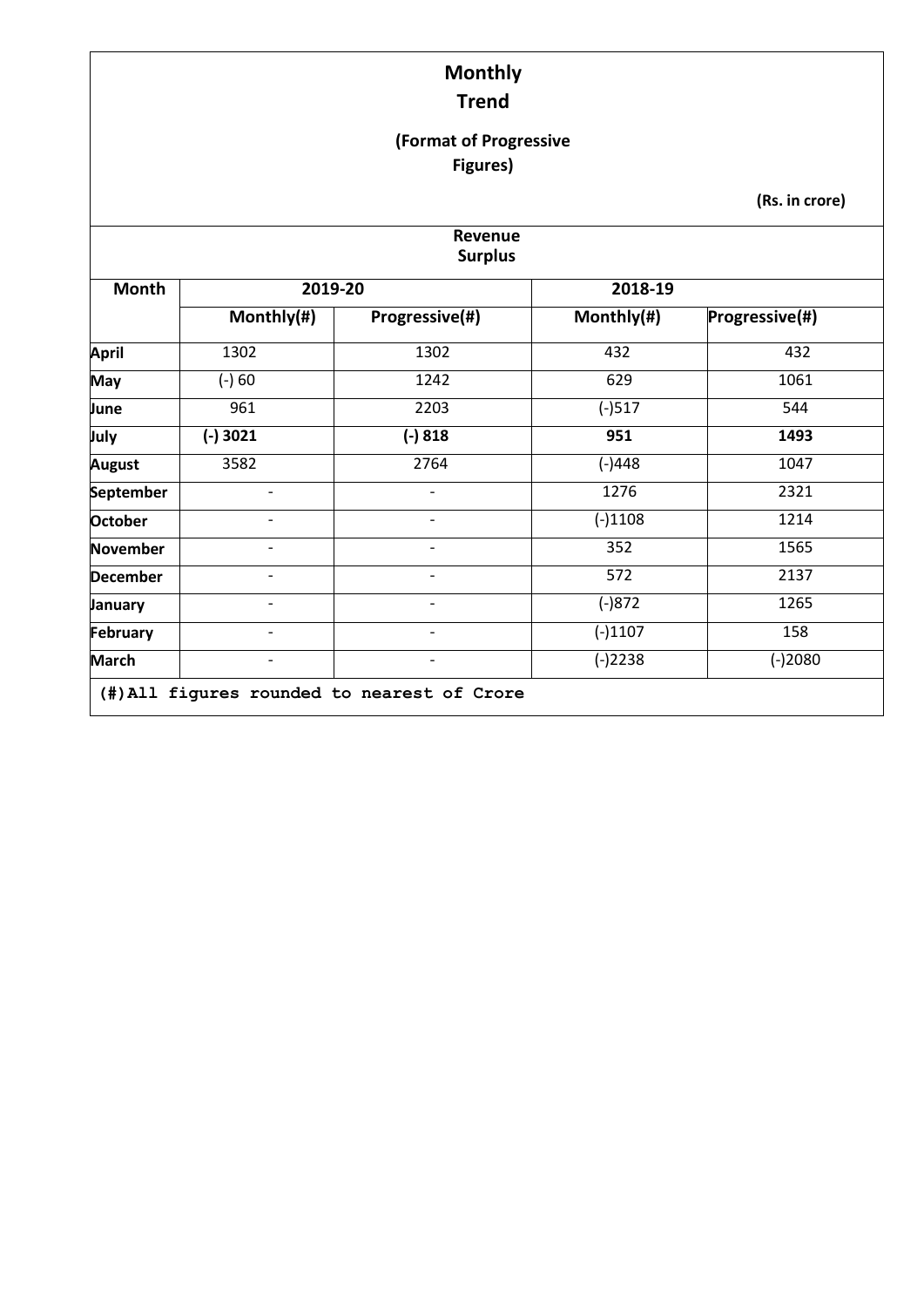#### **(Format of Progressive Figures)**

| <b>Fiscal Deficit</b> |                          |                          |            |                |  |  |  |  |
|-----------------------|--------------------------|--------------------------|------------|----------------|--|--|--|--|
| <b>Month</b>          |                          | 2019-20                  | 2018-19    |                |  |  |  |  |
|                       | Monthly(#)               | Progressive(#)           | Monthly(#) | Progressive(#) |  |  |  |  |
| <b>April</b>          | $(-)1240$                | $(-)1240$                | $(-)293$   | $(-)293$       |  |  |  |  |
| <b>May</b>            | 520                      | $(-)720$                 | $(-)595$   | $(-)888$       |  |  |  |  |
| June                  | $(-)576$                 | $(-)1296$                | 784        | $(-)104$       |  |  |  |  |
| July                  | $(-)$ 1005               | $(-)2301$                | $(-)329$   | $(-)431$       |  |  |  |  |
| <b>August</b>         | 3251                     | 950                      | 818        | 385            |  |  |  |  |
| September             | -                        |                          | $(-)$ 555  | $(-)169$       |  |  |  |  |
| <b>October</b>        | -                        | $\overline{\phantom{a}}$ | 1423       | 1252           |  |  |  |  |
| <b>November</b>       | -                        | $\overline{\phantom{a}}$ | 234        | 1487           |  |  |  |  |
| <b>December</b>       | -                        | $\overline{\phantom{0}}$ | 124        | 1612           |  |  |  |  |
| January               | -                        | $\overline{\phantom{0}}$ | 1611       | 3223           |  |  |  |  |
| February              | $\overline{\phantom{0}}$ | $\overline{\phantom{a}}$ | 2116       | 5339           |  |  |  |  |
| <b>March</b>          |                          |                          | 5200       | 10539          |  |  |  |  |